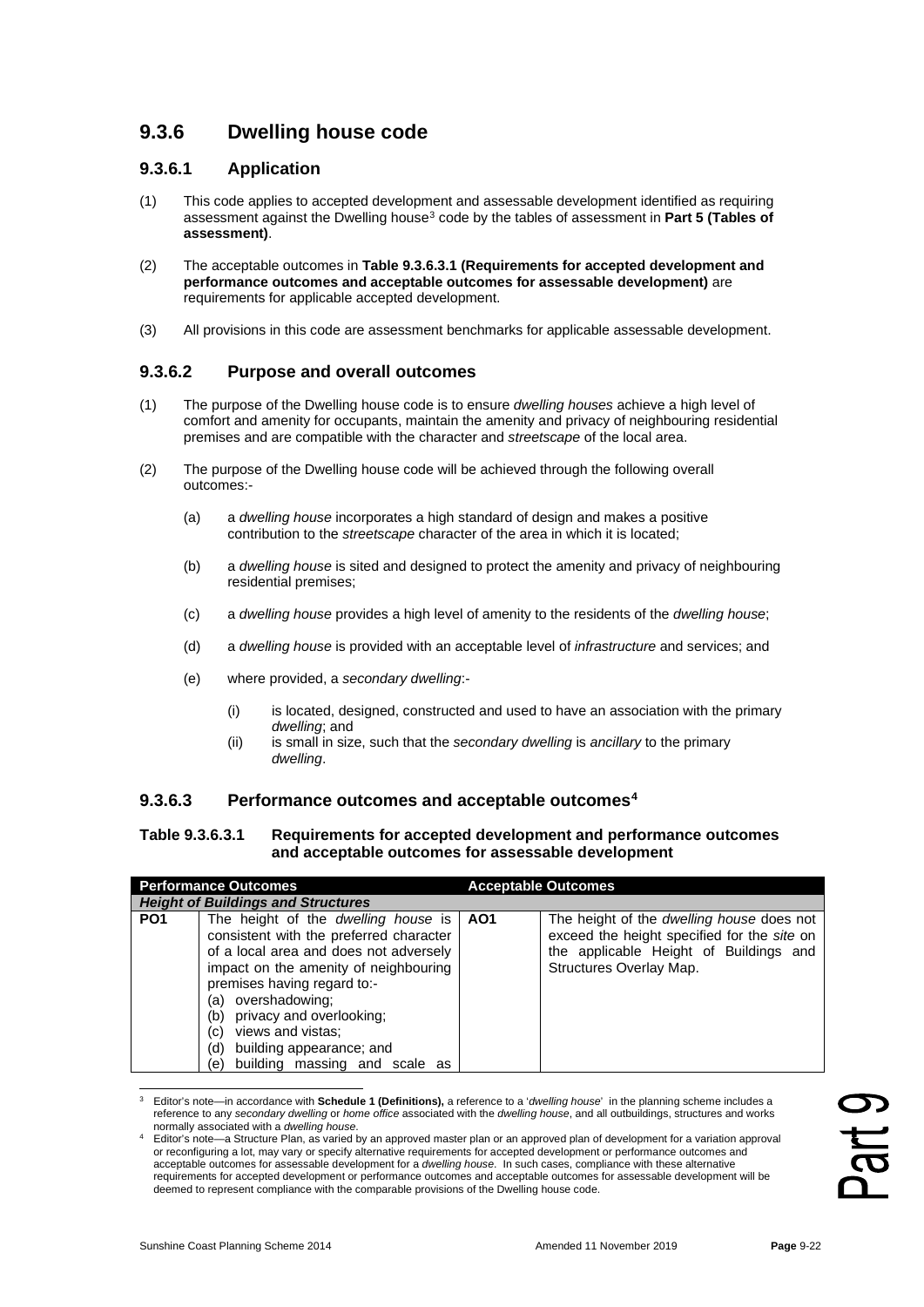|                 | <b>Performance Outcomes</b>                                                                                                                                                                                                                                                                                                                                                                                                                                                                                                                                                                                                                                                                                                                                                                                                    |                 | <b>Acceptable Outcomes</b>                                                                                                                                                                                                                                                                                                                                                                                                                                                                                                                                                                                                                                                                                                                                                                                                                                                        |
|-----------------|--------------------------------------------------------------------------------------------------------------------------------------------------------------------------------------------------------------------------------------------------------------------------------------------------------------------------------------------------------------------------------------------------------------------------------------------------------------------------------------------------------------------------------------------------------------------------------------------------------------------------------------------------------------------------------------------------------------------------------------------------------------------------------------------------------------------------------|-----------------|-----------------------------------------------------------------------------------------------------------------------------------------------------------------------------------------------------------------------------------------------------------------------------------------------------------------------------------------------------------------------------------------------------------------------------------------------------------------------------------------------------------------------------------------------------------------------------------------------------------------------------------------------------------------------------------------------------------------------------------------------------------------------------------------------------------------------------------------------------------------------------------|
|                 | seen from neighbouring premises.                                                                                                                                                                                                                                                                                                                                                                                                                                                                                                                                                                                                                                                                                                                                                                                               |                 |                                                                                                                                                                                                                                                                                                                                                                                                                                                                                                                                                                                                                                                                                                                                                                                                                                                                                   |
|                 | <b>Garages, Carports and Sheds</b>                                                                                                                                                                                                                                                                                                                                                                                                                                                                                                                                                                                                                                                                                                                                                                                             |                 |                                                                                                                                                                                                                                                                                                                                                                                                                                                                                                                                                                                                                                                                                                                                                                                                                                                                                   |
| PO <sub>2</sub> | Garages, carports and sheds:-<br>(a) preserve the amenity of adjacent<br>land and dwelling houses;<br>(b) do not dominate the streetscape;<br>(c) maintain<br>an<br>adequate<br>area<br>suitable for landscapes adjacent to<br>the road frontage; and<br>(d) maintain the visual continuity and<br>pattern of buildings and landscape<br>elements within the street.                                                                                                                                                                                                                                                                                                                                                                                                                                                           | AO2.1           | Where located on a lot in a residential<br>zone, a garage, carport or shed:-<br>(a) is setback at least 6 metres from any<br>road frontage;<br>(b) does not exceed a height of 3.6<br>metres; and<br>(c) has a total floor area that does not<br>exceed 56m <sup>2</sup> .<br>Note-AO2.1(b) and (c) do not apply to a<br>garage under the main roof of a dwelling house.<br>Note-AO2.1(a) alternative provision to QDC.                                                                                                                                                                                                                                                                                                                                                                                                                                                           |
| <b>Setbacks</b> |                                                                                                                                                                                                                                                                                                                                                                                                                                                                                                                                                                                                                                                                                                                                                                                                                                | AO2.2           | Where located on a lot in a residential<br>zone, the total width of a garage door<br>facing a street (and that is visible from the<br>road frontage) does not exceed 6 metres<br>within any one plane, with any additional<br>garage door being set back a further 1<br>metre from the street frontage to break up<br>the apparent width of the garage facade.                                                                                                                                                                                                                                                                                                                                                                                                                                                                                                                    |
| PO <sub>3</sub> | Where located in a residential zone,                                                                                                                                                                                                                                                                                                                                                                                                                                                                                                                                                                                                                                                                                                                                                                                           | AO <sub>3</sub> | Where located in a residential zone, the                                                                                                                                                                                                                                                                                                                                                                                                                                                                                                                                                                                                                                                                                                                                                                                                                                          |
|                 | the <i>dwelling house</i> is set back from<br>any road frontage so as to:-<br>(a) achieve a close relationship with,<br>level<br>and<br>high<br>of<br>passive<br>surveillance of, the street;<br>(b) create a coherent and consistent<br>streetscape, with no or only minor<br>variations in <i>frontage</i> depth;<br>(c) make efficient use of the site, with<br>opportunities for large back yards;<br>(d) provide reasonable privacy<br>to<br>residents and<br>neighbours<br>on<br>adjoining lots; and<br>(e) maintain reasonable access to<br>views<br>and vistas,<br>prevailing<br>breezes and sunlight for each<br>dwelling house.                                                                                                                                                                                      |                 | dwelling house (other than a garage,<br>carport or shed) is setback to any road<br>frontage at least:-<br>(a) 4.5 metres for the ground storey; and<br>(b) 6 metres for any levels above the<br>ground storey.<br>Note-AO3 alternative provision to QDC.                                                                                                                                                                                                                                                                                                                                                                                                                                                                                                                                                                                                                          |
| PO <sub>4</sub> | Where located in the Rural zone, Rural<br>residential<br>Limited<br>zone<br>or<br>development (landscape residential)<br>zone, the dwelling house is set well<br>back from any road frontage so as to:-<br>(a) maintain an open visual landscape<br>dominated by natural elements<br>(rather than built structures);<br>(b) preserve<br>the<br>amenity<br>and<br>character of the rural or rural<br>residential area, having regard to<br>building massing and scale as<br>from<br>the<br>seen<br>road<br>and<br>neighbouring premises;<br>(c) protect views and vistas;<br>(d) avoid or minimise noise and dust<br>sealed<br>nuisance<br>from<br>roads.<br>existing State controlled roads and<br>extractive<br>industry<br>transport<br>routes; and<br>functional<br>(e) protect<br>the<br>characteristics of existing State | AO4.1<br>AO4.2  | Where located on a lot in the Rural zone,<br>and the lot has an area of more than 2<br>hectares, the dwelling house (including<br>any associated garage, carport or shed) is<br>set back at least:-<br>(a) 40 metres from a State controlled road<br>or an extractive industry transport<br>route:<br>(b) 20 metres from any other road; or<br>(c) if an extension not exceeding $50m^2$<br>gross floor area and within, under or<br>structurally part of an existing dwelling<br>house, the setback of the existing<br>dwelling house on the site.<br>Where located on a lot in the Rural zone,<br>and the lot has an area of not more than 2<br>hectares, or where located on a lot in the<br>Rural residential zone or the Limited<br>development (landscape residential) zone,<br>dwelling<br>house<br>(including<br>the<br>any<br>associated garage, carport or shed) is set |

Part 9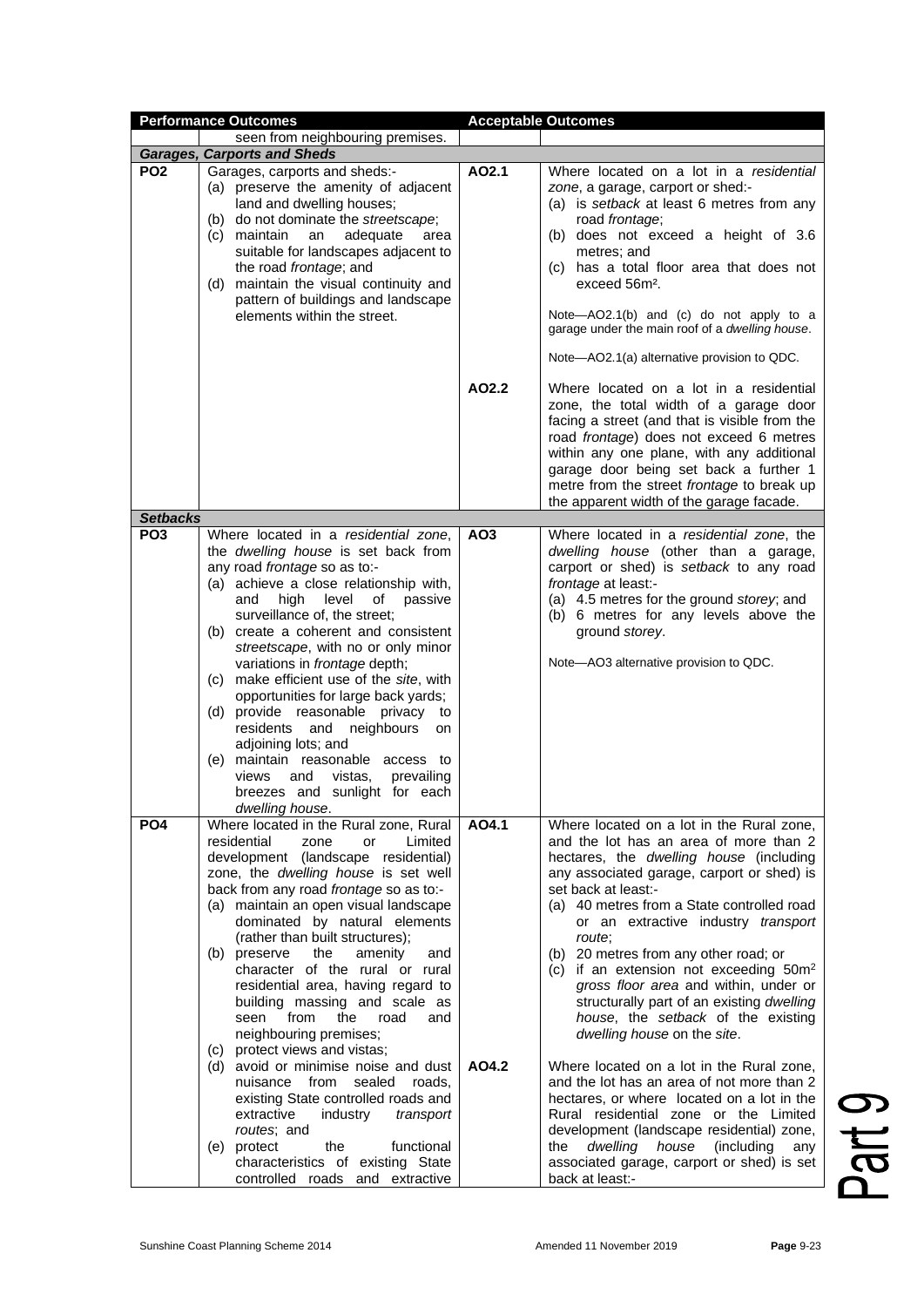| <b>Performance Outcomes</b> |                                                                                                                                                                                                                                                                                                                                                                                                                                                                                                                                                                                                                                                                                          | <b>Acceptable Outcomes</b> |                                                                                                                                                                                                                                                                                                                                                                                                                                                                                                                                                                                                                                                                      |
|-----------------------------|------------------------------------------------------------------------------------------------------------------------------------------------------------------------------------------------------------------------------------------------------------------------------------------------------------------------------------------------------------------------------------------------------------------------------------------------------------------------------------------------------------------------------------------------------------------------------------------------------------------------------------------------------------------------------------------|----------------------------|----------------------------------------------------------------------------------------------------------------------------------------------------------------------------------------------------------------------------------------------------------------------------------------------------------------------------------------------------------------------------------------------------------------------------------------------------------------------------------------------------------------------------------------------------------------------------------------------------------------------------------------------------------------------|
|                             | industry transport routes.                                                                                                                                                                                                                                                                                                                                                                                                                                                                                                                                                                                                                                                               |                            | (a) 10 metres from any road frontage; or<br>(b) if an extension not exceeding 50m <sup>2</sup><br>gross floor area and within, under or<br>structurally part of an existing dwelling<br>house, the setback of the existing<br>dwelling house on the site.<br>Note-AO4.1 and AO4.2 alternative provisions                                                                                                                                                                                                                                                                                                                                                             |
|                             |                                                                                                                                                                                                                                                                                                                                                                                                                                                                                                                                                                                                                                                                                          |                            | to QDC.                                                                                                                                                                                                                                                                                                                                                                                                                                                                                                                                                                                                                                                              |
| PO <sub>5</sub>             | Where located in the Rural zone, Rural<br>residential<br>zone<br>the<br>Limited<br>or<br>development (landscape residential)<br>zone, the dwelling house is set back<br>from side and rear boundaries so as<br>$to$ :-<br>(a) maintain an open visual landscape<br>dominated by natural elements<br>(rather than built structures);<br>the<br>amenity<br>(b) preserve<br>and<br>character of the rural or rural<br>residential area, having regard to<br>building massing and scale as<br>from<br>seen<br>the<br>road<br>and<br>neighbouring premises; and<br>(c) minimise<br>opportunities<br>for<br>residents to overlook the private<br>open space areas of neighbouring<br>premises. | A05.1<br>A05.2             | Where located on a lot in the Rural zone,<br>dwelling<br>house<br>(including<br>the<br>any<br>associated garage, carport or shed) is set<br>back from any side or rear boundary at<br>least:-<br>(a) 3 metres where the lot has an area of<br>2 hectares or less; or<br>(b) 10 metres where the lot has an area of<br>more than 2 hectares.<br>Where located on a lot in the Rural<br>residential zone or Limited development<br>(landscape residential) zone, the dwelling<br>house (including any associated garage,<br>carport or shed) is setback at least 3<br>metres from any side or rear boundary.<br>Note-AO5.1 and AO5.2 alternative provisions<br>to QDC. |
|                             | <b>Setbacks to Canals and Artificial Waterways</b>                                                                                                                                                                                                                                                                                                                                                                                                                                                                                                                                                                                                                                       |                            |                                                                                                                                                                                                                                                                                                                                                                                                                                                                                                                                                                                                                                                                      |
| PO <sub>6</sub>             | <b>Buildings</b><br>and<br>structures<br>are<br>adequately setback from canals and<br>other<br>artificial<br>waterways<br>or<br>waterbodies (e.g. lakes) to:-<br>(a) protect the structural integrity of<br>canal/waterway/waterbody<br>the<br>profile and revetment wall;<br>(b) ensure no unreasonable loss of<br>amenity to adjacent land and<br>dwellings occur having regard to:-<br>privacy and overlooking;<br>(i)<br>(ii) views and vistas;<br>(iii) building<br>character<br>and<br>appearance; and<br>(c) building massing and scale as<br>seen from neighbouring premises.                                                                                                    | AO <sub>6</sub>            | Buildings and structures exceeding 1<br>metre in height above ground level (other<br>than pool fencing which is at least 75%<br>transparent) are setback a minimum of 4.5<br>metres from<br>the<br>property<br>boundary<br>canal or artificial<br>the<br>adjacent to<br>waterway/waterbody.<br>Note-AO6 alternative provision to QDC.                                                                                                                                                                                                                                                                                                                                |
|                             | <b>Services and Utilities</b>                                                                                                                                                                                                                                                                                                                                                                                                                                                                                                                                                                                                                                                            |                            |                                                                                                                                                                                                                                                                                                                                                                                                                                                                                                                                                                                                                                                                      |
| PO <sub>7</sub>             | The dwelling house is provided with a<br>level of <i>infrastructure</i> and services that<br>appropriate to its setting<br>and<br>IS<br>commensurate with its needs.                                                                                                                                                                                                                                                                                                                                                                                                                                                                                                                     | AO7.1                      | Where located on a lot in an urban zone<br>the <i>dwelling</i> house is connected to the<br>reticulated<br>water<br>supply,<br>sewerage,<br>stormwater<br>drainage<br>and<br>telecommunications<br>infrastructure<br>networks (where available to the lot).                                                                                                                                                                                                                                                                                                                                                                                                          |
|                             |                                                                                                                                                                                                                                                                                                                                                                                                                                                                                                                                                                                                                                                                                          | A07.2                      | Where located on a lot in a non-urban<br>zone and/or reticulated sewerage is not<br>available to the lot, the dwelling house is<br>connected to an on-site effluent treatment<br>and disposal system.<br>Note-the Plumbing and Drainage Act 2003<br>sets out requirements for on-site effluent<br>treatment and disposal.                                                                                                                                                                                                                                                                                                                                            |
|                             |                                                                                                                                                                                                                                                                                                                                                                                                                                                                                                                                                                                                                                                                                          | AO7.3                      | Where located on a lot in a non-urban<br>zone and/or reticulated water supply is not<br>available to the lot, the dwelling house is                                                                                                                                                                                                                                                                                                                                                                                                                                                                                                                                  |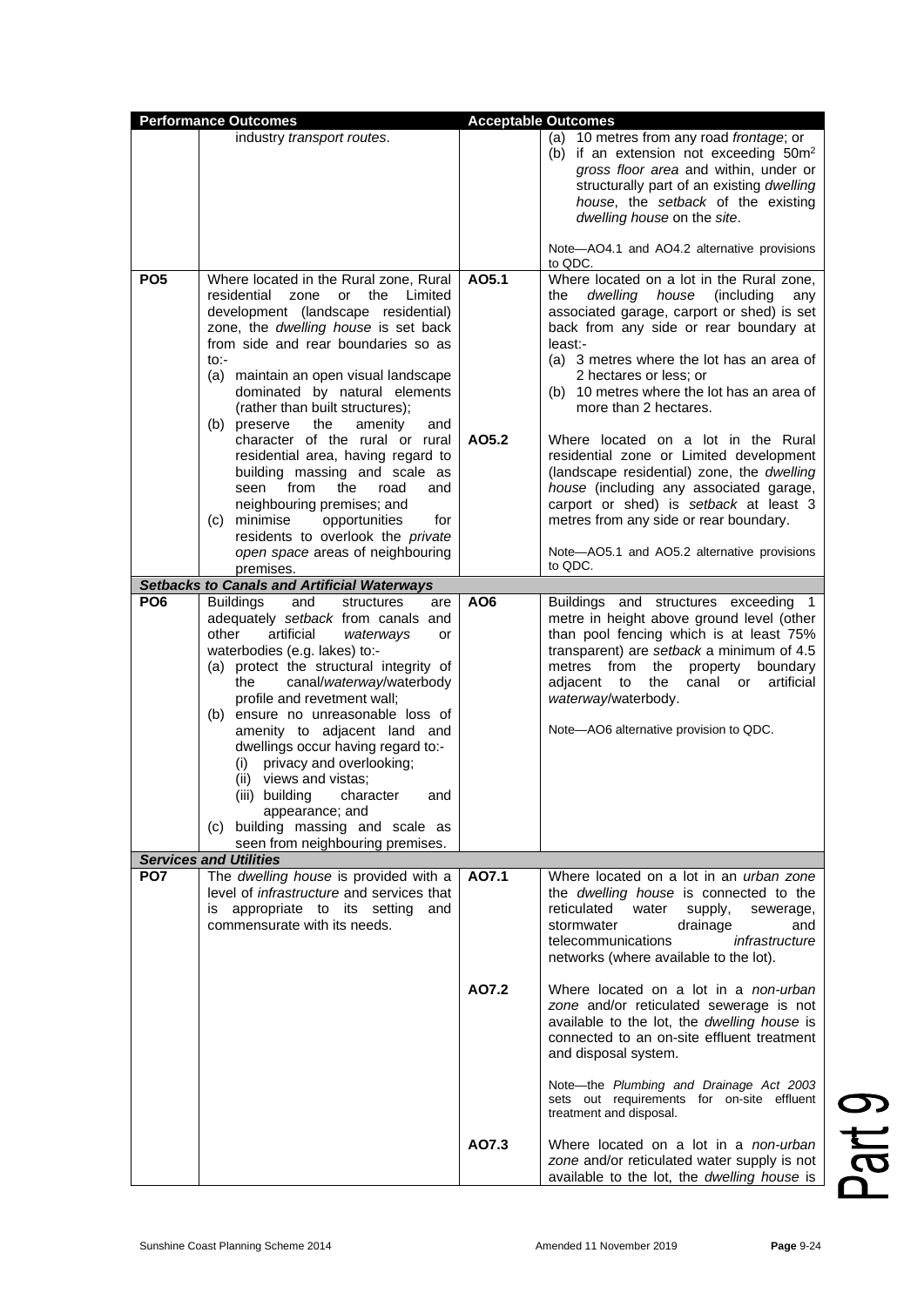|                 |                                                                                  |                 | provided with a rainwater collection tank                                                                                |
|-----------------|----------------------------------------------------------------------------------|-----------------|--------------------------------------------------------------------------------------------------------------------------|
|                 |                                                                                  |                 |                                                                                                                          |
|                 |                                                                                  |                 | that:-<br>(a) has a minimum capacity of 45,000                                                                           |
|                 |                                                                                  |                 | litres; and                                                                                                              |
|                 |                                                                                  |                 | (b) is plumbed so that water from the                                                                                    |
|                 |                                                                                  |                 | rainwater<br>tank<br>available<br>for<br>is<br>household use.                                                            |
|                 |                                                                                  |                 |                                                                                                                          |
|                 | <b>Access and Car Parking</b>                                                    |                 |                                                                                                                          |
| PO <sub>8</sub> | Sufficient parking spaces are provided<br>on the site to cater for residents and | AO <sub>8</sub> | parking<br>is provided<br>On-site<br>car<br>in                                                                           |
|                 | visitors.                                                                        |                 | accordance with the following:-<br>(a) for a lot exceeding 300m <sup>2</sup> -at least 2                                 |
|                 |                                                                                  |                 | (two) car parking spaces with at least                                                                                   |
|                 |                                                                                  |                 | one space capable of being covered;                                                                                      |
|                 |                                                                                  |                 | or<br>(b) for a lot not exceeding 300m <sup>2</sup> -at least                                                            |
|                 |                                                                                  |                 | 1 (one) covered car parking space.                                                                                       |
|                 |                                                                                  |                 |                                                                                                                          |
|                 |                                                                                  |                 | Note-car parking spaces may be provided in a<br>tandem configuration provided that all spaces                            |
|                 |                                                                                  |                 | are wholly contained within the site such that                                                                           |
|                 |                                                                                  |                 | parked vehicles do not protrude into the road<br>reserve.                                                                |
| PO <sub>9</sub> | and<br>The<br>design<br>management of                                            | AO <sub>9</sub> | Access driveways, internal circulation and                                                                               |
|                 | access, parking and vehicle movement                                             |                 | manoeuvring areas,<br>and on-site<br>car                                                                                 |
|                 | on the site facilitates the safe and<br>convenient use of the dwelling house     |                 | parking<br>designed<br>areas<br>are<br>and<br>constructed in accordance with:-                                           |
|                 | by residents and visitors.                                                       |                 | (a) IPWEA Standard Drawings SEQ R-                                                                                       |
|                 |                                                                                  |                 | 049, R-050 and R-056 as applicable;                                                                                      |
|                 |                                                                                  |                 | and                                                                                                                      |
|                 |                                                                                  |                 | (b) AS2890 Parking facilities - Off-street<br>parking.                                                                   |
|                 | <b>Tennis Courts and Sports Courts</b>                                           |                 |                                                                                                                          |
| <b>PO10</b>     | Where a dwelling house includes a                                                | AO10.1          | A 1.5 metre landscape strip incorporating                                                                                |
|                 | tennis court or other type of sports<br>court, the court is designed, located    |                 | screening tree and/or shrub species is<br>provided between the tennis court or                                           |
|                 | and operated to avoid any adverse                                                |                 | sports court and any side property                                                                                       |
|                 | impacts<br>the<br>amenity<br>on<br>οf                                            |                 | boundary to create a visual screen                                                                                       |
|                 | neighbouring premises.                                                           |                 | between the tennis court and the side<br>boundary.                                                                       |
|                 |                                                                                  |                 |                                                                                                                          |
|                 |                                                                                  | AO10.2          | The tennis court or sports court is fenced                                                                               |
|                 |                                                                                  |                 | with 3.6 metre high mesh fencing for a full<br>size tennis court or 2.4 metre high mesh                                  |
|                 |                                                                                  |                 | fencing if for a half size court.                                                                                        |
|                 |                                                                                  |                 |                                                                                                                          |
|                 |                                                                                  | AO10.3          | Where incorporating lighting:-                                                                                           |
|                 |                                                                                  |                 | (a) the tennis court or sports court is<br>located at least 50 metres from the                                           |
|                 |                                                                                  |                 | external wall of an existing or                                                                                          |
|                 |                                                                                  |                 | approved dwelling on an adjacent lot;                                                                                    |
|                 |                                                                                  |                 | and<br>(b) the vertical illumination resulting from                                                                      |
|                 |                                                                                  |                 | direct, reflected or other incidental                                                                                    |
|                 |                                                                                  |                 | lighting emanating from the site does                                                                                    |
|                 |                                                                                  |                 |                                                                                                                          |
|                 |                                                                                  |                 | boundary and at any level from ground                                                                                    |
|                 |                                                                                  |                 | level upwards.                                                                                                           |
|                 |                                                                                  |                 |                                                                                                                          |
|                 | secondary dwelling is located on a                                               |                 | is no approved plan of development                                                                                       |
|                 | 'traditional lot' in order to:-                                                  |                 | (nominating lots for secondary dwellings),                                                                               |
|                 | (a) protect neighbourhood character;                                             |                 | the secondary dwelling is located on a lot<br>which:-                                                                    |
|                 | (b) provide an acceptable level of<br>amenity to occupants of the site           |                 | (a) has a minimum area of $600m^2$ ; and                                                                                 |
| <b>PO11</b>     | <b>Secondary Dwellings</b><br>Where located in an urban zone, the                | A011            | not exceed 8 lux when measured at<br>any point 1.5 metres outside the<br>Where located in an <i>urban zone</i> and there |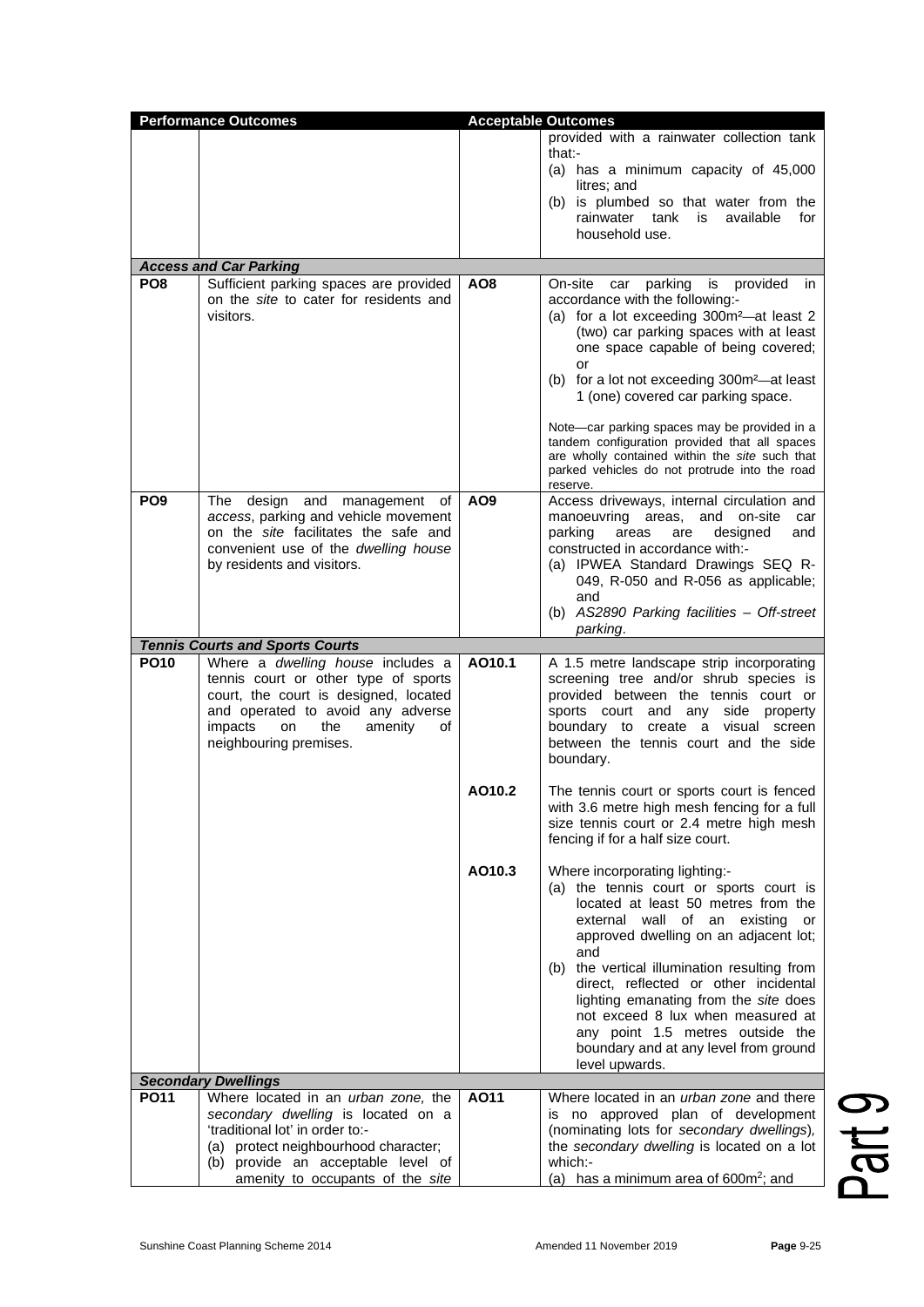|             | <b>Performance Outcomes</b>                                                                                                                                                                                                                                                                                                                              |        | <b>Acceptable Outcomes</b>                                                                                                                                                                                                                                                                                                                                                                                                                    |
|-------------|----------------------------------------------------------------------------------------------------------------------------------------------------------------------------------------------------------------------------------------------------------------------------------------------------------------------------------------------------------|--------|-----------------------------------------------------------------------------------------------------------------------------------------------------------------------------------------------------------------------------------------------------------------------------------------------------------------------------------------------------------------------------------------------------------------------------------------------|
|             | and neighbouring dwellings; and<br>(c) provide<br>sufficient<br>area<br>to<br>accommodate the dwellings and<br>associated access, parking, site<br>facilities, open space and setback<br>requirements.                                                                                                                                                   |        | (b) is regular in shape (i.e. square or<br>rectangular) or, if not regular in shape,<br>is able to accommodate a square or<br>rectangle of at least 400m <sup>2</sup> in area<br>within the lot.                                                                                                                                                                                                                                              |
|             | Note-for the purposes of this performance<br>outcome, a 'traditional lot' is a lot that is at<br>least $600m^2$ in area.                                                                                                                                                                                                                                 |        | <b>OR</b><br>Where located in an <i>urban zone</i> and there<br>is an approved plan of development<br>(nominating lots for secondary dwellings),<br>the secondary dwelling:-<br>(a) is located on a lot nominated for a<br>secondary dwelling; or<br>(b) provides accommodation only for a<br>relative or carer of a resident of the<br>dwelling house.<br>Note-A reference to an approved plan of                                            |
|             |                                                                                                                                                                                                                                                                                                                                                          |        | development in AO11 above, only applies to an<br>approved plan of development which nominates<br>secondary dwelling lots.                                                                                                                                                                                                                                                                                                                     |
| <b>PO12</b> | The secondary dwelling is:-<br>(a) small in size and clearly ancillary<br>to the primary dwelling; and<br>(b) located in close proximity to the<br>primary dwelling.                                                                                                                                                                                     | A012.1 | The secondary dwelling has a maximum<br>gross floor area of:-<br>(a) 90m <sup>2</sup> where located on a lot in the<br>Rural zone or Rural residential zone;<br>and<br>(b) 60m <sup>2</sup> where located on a lot in any<br>other zone.                                                                                                                                                                                                      |
|             |                                                                                                                                                                                                                                                                                                                                                          | AO12.2 | Where<br>freestanding,<br>the<br>secondary<br>dwelling is located within 20m of the<br>primary dwelling (measured from the<br>outermost projection of each dwelling).                                                                                                                                                                                                                                                                         |
| <b>PO13</b> | The secondary dwelling is located,<br>designed, constructed and used to<br>share common services and vehicle<br>access arrangements.                                                                                                                                                                                                                     | AO13   | The primary dwelling and the secondary<br>dwelling share a single (common):-<br>(a) water connection and meter;<br>(b) waste water connection/system;<br>(c) street number and letterbox; and<br>(d) vehicle access driveway and access<br>point.                                                                                                                                                                                             |
|             |                                                                                                                                                                                                                                                                                                                                                          |        | Note-the secondary dwelling can utilise an<br>independent water supply and/or on-site effluent<br>treatment and disposal system where reticulated<br>services are not available to the lot.                                                                                                                                                                                                                                                   |
| <b>PO14</b> | The secondary dwelling is provided<br>with sufficient parking to meet user<br>needs and minimise the demand for<br>on-street parking.                                                                                                                                                                                                                    | A014   | At least one (1) on-site car parking space,<br>in addition to the requirement for the<br>primary <i>dwelling</i> , is provided for the<br>secondary dwelling.                                                                                                                                                                                                                                                                                 |
|             |                                                                                                                                                                                                                                                                                                                                                          |        | Note-on-site car parking for the secondary<br>dwelling is not to be provided in a tandem<br>configuration with the car parking provided for<br>the primary dwelling.                                                                                                                                                                                                                                                                          |
|             | <b>Filling or excavation</b>                                                                                                                                                                                                                                                                                                                             |        |                                                                                                                                                                                                                                                                                                                                                                                                                                               |
| <b>PO15</b> | Any filling or excavation associated<br>with a dwelling house:-<br>(a) sensitively responds to the slope<br>and landform characteristics of the<br>site;<br>(b) provides safe and efficient access<br>for vehicles and pedestrians on<br>sloping land;<br>(c) minimises adverse impacts on the<br>streetscape; and<br>(d) does not adversely impact upon | AO15   | Except where located on a site having a<br>slope of greater than 15% as identified on<br>an applicable Landslide Hazard and Steep<br>Land Overlay Map:-<br>(a) the extent of excavation (cut) or fill<br>does not involve a total change of<br>more than 1.0 metre relative to ground<br>level at any point; and<br>(b) no part of any un-retained cut or fill<br>batter is within 1.5 metres of any<br>property boundary except cut and fill |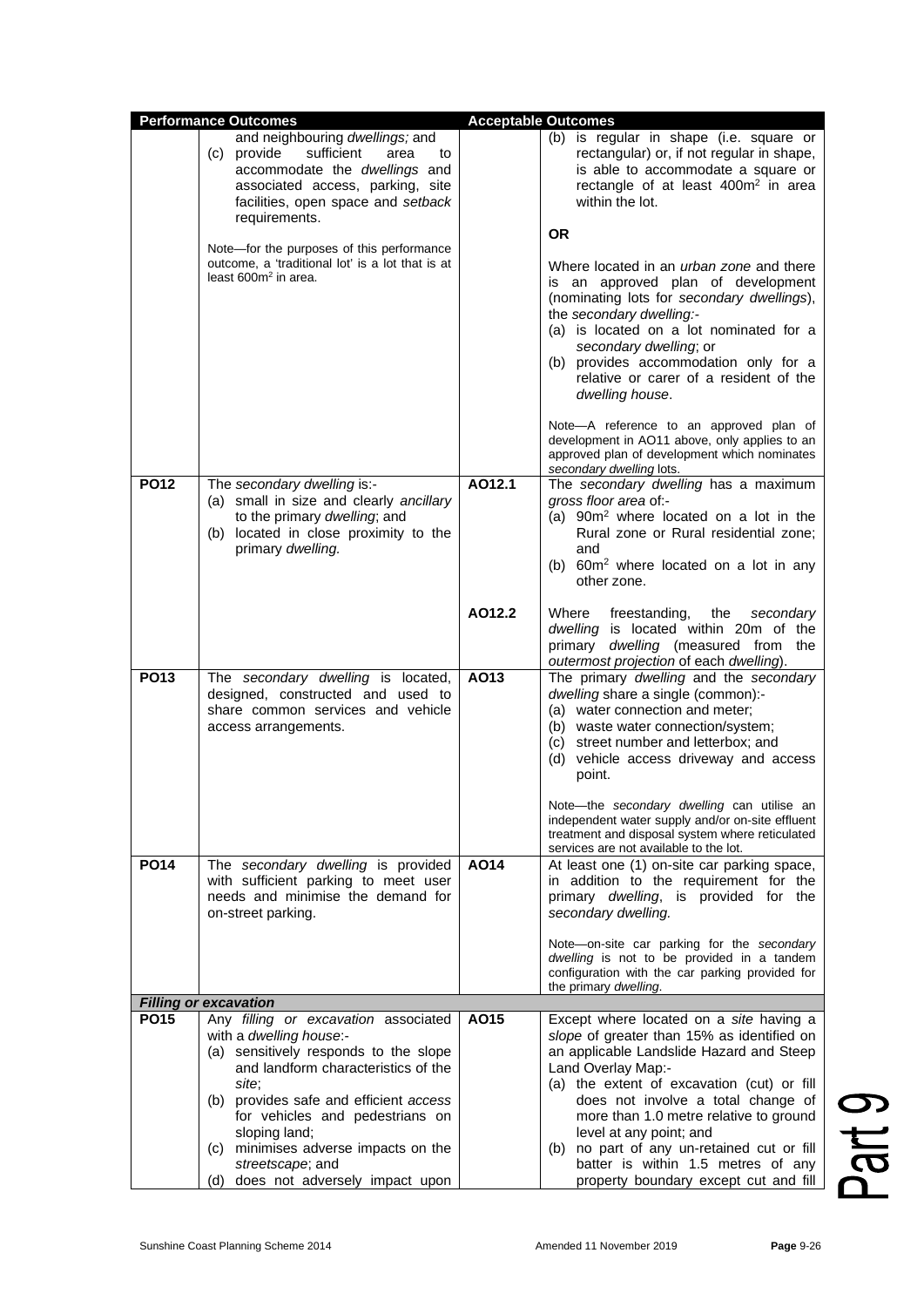|                       | <b>Performance Outcomes</b>                                                                                                                                                          |        | <b>Acceptable Outcomes</b>                                                                                                                                                                                                              |
|-----------------------|--------------------------------------------------------------------------------------------------------------------------------------------------------------------------------------|--------|-----------------------------------------------------------------------------------------------------------------------------------------------------------------------------------------------------------------------------------------|
|                       | amenity<br>of<br>the<br>privacy<br>or<br>surrounding premises.                                                                                                                       |        | involving a change in ground level of<br>less than 200mm.                                                                                                                                                                               |
|                       |                                                                                                                                                                                      |        | 0R                                                                                                                                                                                                                                      |
|                       |                                                                                                                                                                                      |        | Filling and/or excavation is confined to<br>within the plan area of the dwelling house<br>with ground level being retained around<br>external walls of the building.                                                                    |
|                       |                                                                                                                                                                                      |        | 0R                                                                                                                                                                                                                                      |
|                       |                                                                                                                                                                                      |        | Where on a lot in an identified drainage<br>deficient area, filling is undertaken in<br>accordance with a current drainage<br>deficient area flood information certificate<br>issued by the Council for the site.                       |
|                       |                                                                                                                                                                                      |        | Editor's note-drainage deficient areas are<br>identified on Figure 8.2.7 (Drainage deficient<br>areas) of the Flood hazard overlay code.                                                                                                |
|                       | Additional Requirements for Dwelling Houses in Certain Areas and Precincts                                                                                                           |        |                                                                                                                                                                                                                                         |
|                       | <b>Blackall Range Local Plan Area</b>                                                                                                                                                |        |                                                                                                                                                                                                                                         |
| <b>PO16</b>           | The dwelling house:-<br>(a) has a scale and bulk that is                                                                                                                             | AO16.1 | The height of the dwelling house does not<br>exceed 2 storeys.                                                                                                                                                                          |
|                       | subservient to the natural and<br>rural landscape with building forms<br>that are visually broken up;<br>(b) has exterior surfaces that allow<br>the dwelling house to blend in with | AO16.2 | The total footprint of the <i>dwelling house</i> ,<br>including any associated garage, carport<br>or shed, does not exceed 280m <sup>2</sup> .                                                                                          |
|                       | the natural and rural landscape;<br>and<br>(c) incorporates roof forms that are<br>consistent with traditional rural or<br>rural village setting.                                    | AO16.3 | The exterior colour of the dwelling house is<br>characterised<br>bv<br>muted<br>earth/environmental tones that blend with<br>hinterland<br>the<br>rural<br>and<br>natural<br>environment.                                               |
|                       |                                                                                                                                                                                      |        | Note-appropriate colours will depend on the<br>existing native vegetation and backdrop, but<br>may include muted tones such as green, olive<br>green, blue green, grey green, yellow green,<br>green blue, indigo, brown and blue grey. |
|                       |                                                                                                                                                                                      | AO16.4 | The dwelling house incorporates one of<br>the following roof designs:-<br>(a) gable roof;<br>(b) hip roof;<br>Dutch gable;<br>(c)<br>(d) pitched roof with skillion at rear; or<br>(e) multiple gable roof.                             |
|                       | Buderim Local Plan Area (Precinct BUD LPP-1 (Gloucester Road South) on Local Plan Map LPM32                                                                                          |        |                                                                                                                                                                                                                                         |
| <b>PO17</b>           | The dwelling house is designed and<br>sited such that it maintains the integrity<br>of the large, established residential<br>properties adjacent to the southern                     | A017   | The dwelling house (including any garage,<br>carport or shed) is setback at least 10<br>metres from Gloucester Road.                                                                                                                    |
|                       | part of Gloucester Road that are<br>characterised by buildings set back<br>from street boundaries and surrounded<br>by generous landscaped grounds.                                  |        | Note-AO17 alternative provision to QDC.                                                                                                                                                                                                 |
| <b>Plan Map LPM45</b> |                                                                                                                                                                                      |        | Caloundra Local Plan Area (Precinct CAL LPP-4 (Moffat Beach/Shelly Beach/Dicky Beach) on Local                                                                                                                                          |
| <b>PO18</b>           | The dwelling house preserves the                                                                                                                                                     | AO18   | The dwelling house (including any garage,                                                                                                                                                                                               |
|                       | amenity of adjacent land and dwelling<br>houses and does not dominate the                                                                                                            |        | carport or shed) is setback a minimum of 6<br>metres from the primary street frontage.                                                                                                                                                  |
|                       | streetscape having regard to:-<br>(a) building<br>character<br>and<br>appearance;                                                                                                    |        | Note-AO18.1 alternative provision to QDC.                                                                                                                                                                                               |

Part 9